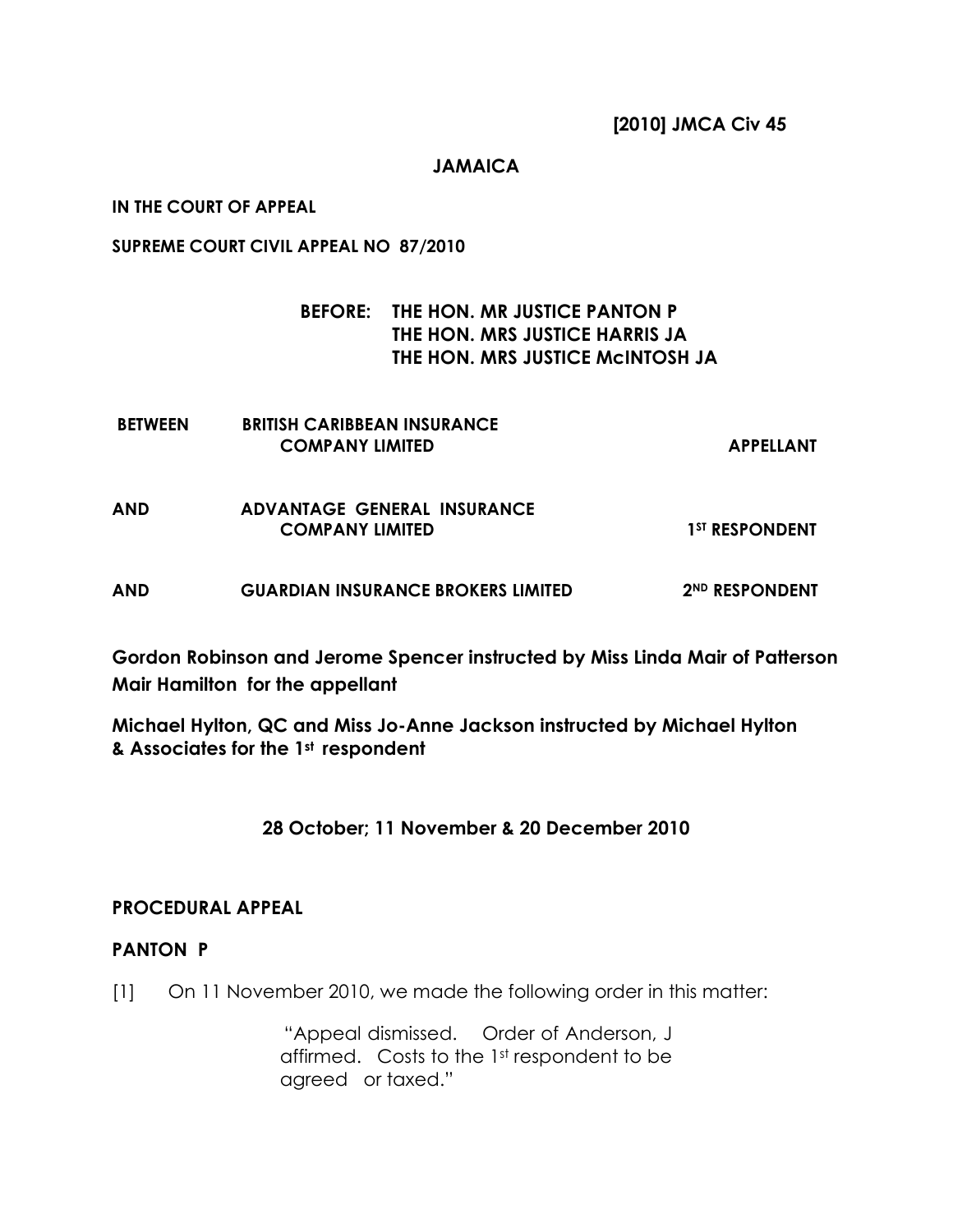The following are our brief reasons.

[2] The appellant was granted leave to intervene in the suit brought by Advantage General Insurance Co Ltd against Guardian Insurance Brokers Ltd. In that suit Advantage General is claiming the sum of \$123,231,806.79 collected by Guardian Insurance as insurance premiums on behalf of Advantage General by virtue of a broker agreement. These sums ought to have been paid over to Advantage General net of commission within 30 days of the month in which the insurance transaction was effected. Advantage General is claiming that there has been a breach of the broker agreement, and in addition to claiming the sum mentioned above, is also seeking damages for breach of fiduciary duty and for fraudulent conversion of the sums received from policy holders on its behalf.

[3] The suit by Advantage General was filed on 16 March 2010. On that date, Beckford J made an ex parte order to last until 13 April 2010, restraining Guardian Insurance from disposing of, withdrawing, transferring or diminishing in any way any funds in its accounts save in so far as such funds exceed the sum claimed. This order was extended by Morrison J until 13 May 2010. At the hearing before Morrison J both parties were represented as well as an intervening third party, NEM Insurance Company (Jamaica) Limited.

[4] On 29 April 2010, Guardian Insurance filed an application seeking the lifting or varying of the freezing order in respect of its accounts, numbered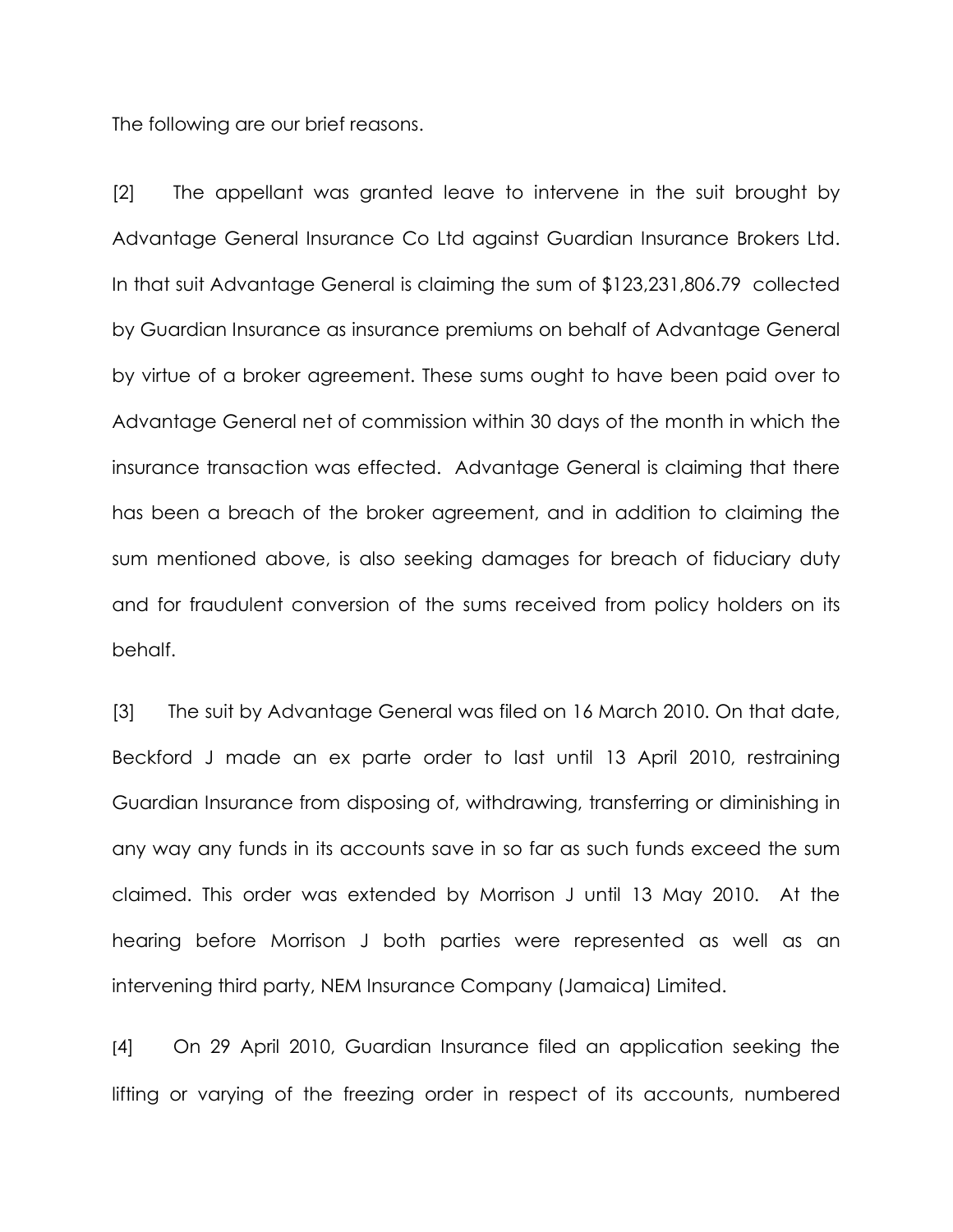211842466 at National Commercial Bank, 381-2014 at First Caribbean International Bank, and 135-8068 at First Global Bank Company Limited. On 14 May 2010 this application was refused by Pusey J, who ordered that the freezing order should remain in force until the trial of the matter. Both parties were represented, as also was another intervening third party, Jamaica International Insurance Company Limited. Leave to appeal was granted.

[5] The appellant herein filed an application on 14 May 2010 seeking permission to intervene in the proceedings and for an order to vary the freezing order to allow Guardian Insurance to pay over to the appellant the sum of \$3,354,841.46 out of its accounts at First Caribbean International Bank and National Commercial Bank. This application was heard on 6 July 2010 by Anderson J who granted permission to intervene but denied the application to vary the freezing order. He granted leave to appeal. It is this appeal that has captured our attention.

[6] Anderson J took the view that the application had already been determined by Pusey J and that the appellant and Guardian Insurance had a privity of interest, thereby rendering the appellant's application an abuse of the process of the court.

[7] The appellant managed to file as many as five grounds of appeal in respect of this matter. They are as follows: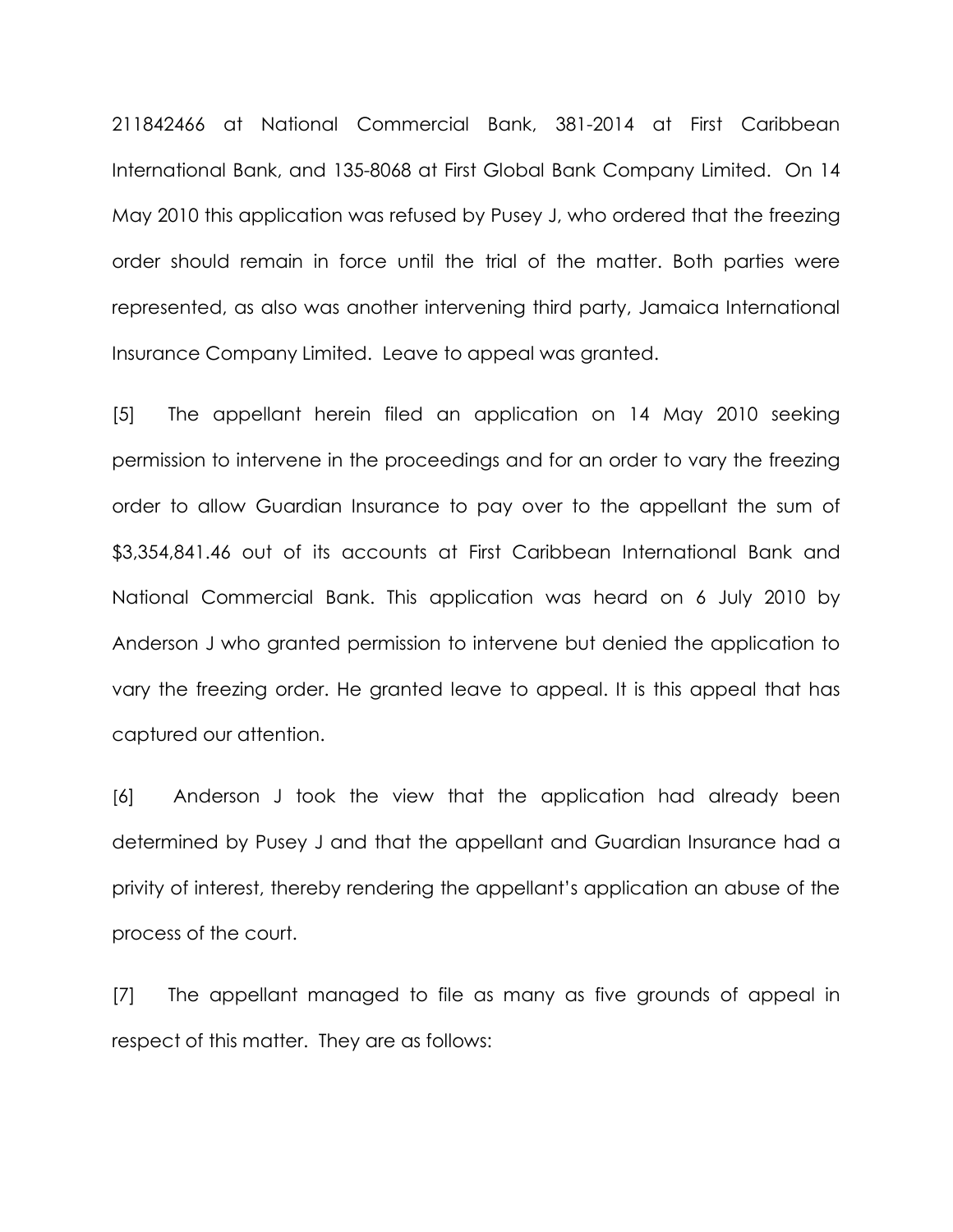- "1. The Learned Judge erred in determining that the issue to be determined on the Intervening Third Party's/Appellant's application to vary Freezing Order filed on May 14, 2010 was the same issue determined by the Honourable Mr. Justice Pusey on the Second Respondent's Notice of Application for Court Order filed on April 20, 2010 in the absence of any evidence as to what was determined by the Honourable Mr. Justice Pusey.
- 2. The learned Judge erred in deciding that the Intervener/Appellant's application was barred by virtue of issue estoppels when on the face of it the matter decided by the learned Judge the Honourable Mr. Justice Pusey had been contested by parties other than the Intervener/Third Party who had not participated in that application as it was not then a party to the proceedings.
- 3. The Learned Judge erred in barring the Intervener/Appellant's application to vary the Freezing Order based only on vague and generalized submissions made by learned Queen's Counsel for the Claimant/Respondent as to what were the issues raised in the earlier similar application by the Second Respondent and without any specific information being laid before him as to what those specific issues were and how they might differ from the issues raised by this Intervener in its separate application.
- 4. The Learned Judge erred in refusing to permit the Intervener/Appellant to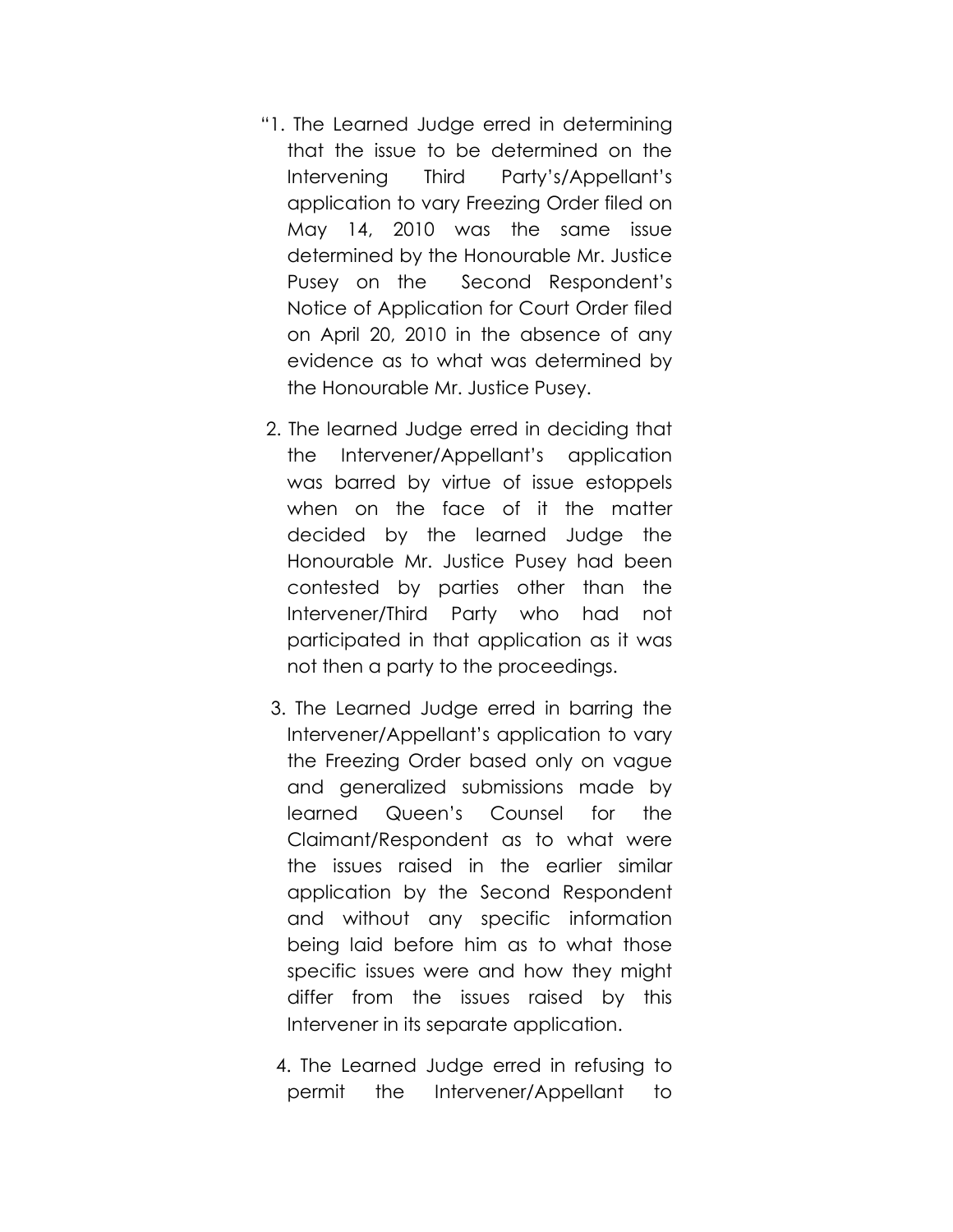proceed with its application to vary when, had he enquired or asked for evidence to be adduced on the subject, he would have discovered that the issue being raised by this Appellant in its application to vary namely that the funds in question were held in trust by the Second Respondent for the Intervener was not raised by the Second Respondent in its earlier application to vary nor was it considered by the Learned Judge the Honourable Mr. Justice Pusey. The sole issue raised by the Defendant in its earlier application was whether or not a payment to the intervener would be a payment made in the normal course of business.

 5. The Learned Judge erred in concluding that Appellant's application was an abuse of process ipso facto that the same issues may have been determined and there was a privity of interest."

[8] Mr Gordon Robinson for the appellant submitted that there was nothing before Anderson J to indicate what was the issue or the evidence before Pusey J. In the circumstances, there was no factual basis for it to be considered that the application before Anderson J amounted to a re-litigation of the issue that had been before Pusey J. In refusing the application on a preliminary objection, according to Mr Robinson, the learned trial judge deprived the appellant of its constitutional right to raise an issue not yet raised on its behalf. Mr Robinson sought to show that the applications were different by comparing and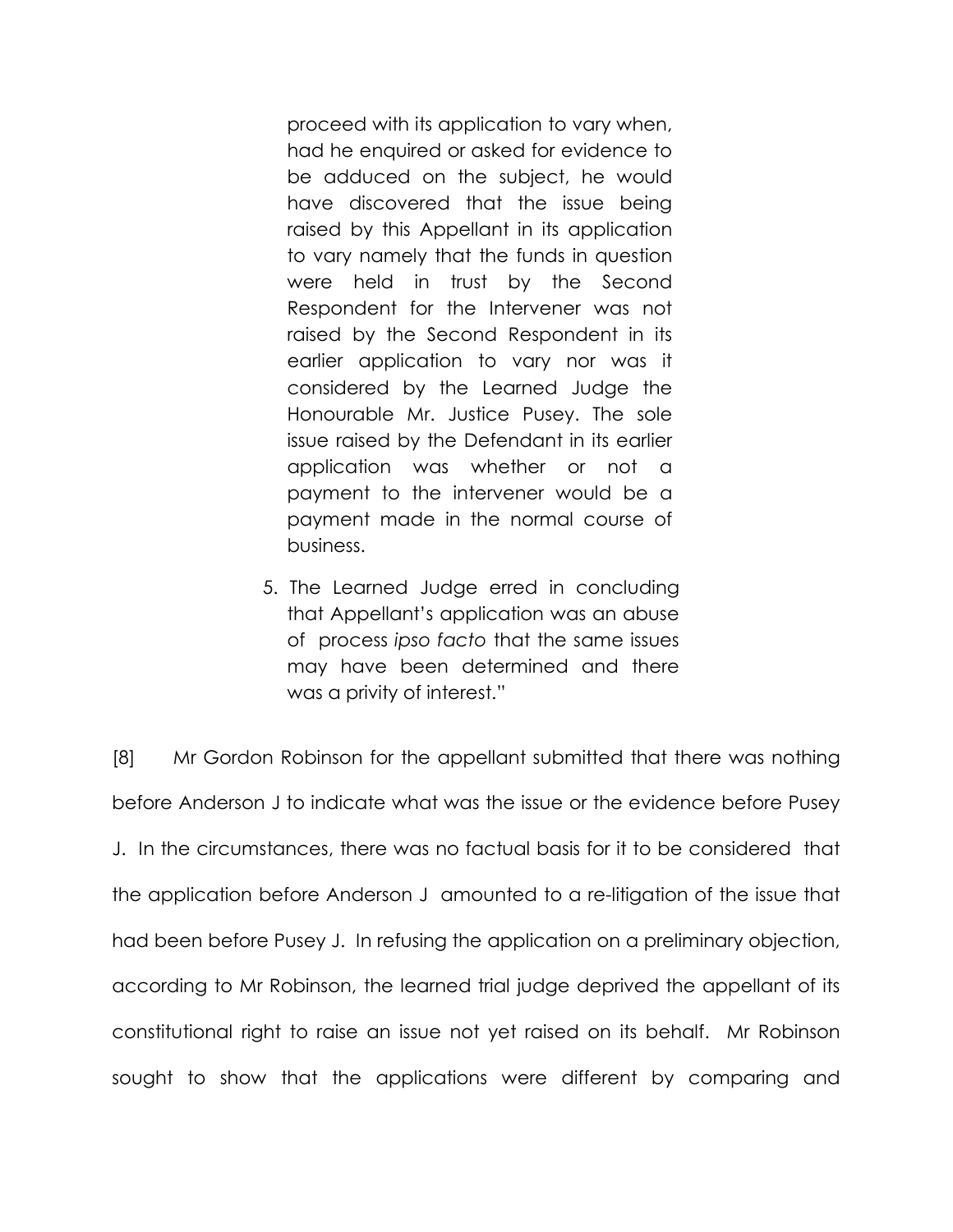contrasting the grounds on which they were made. In the case of the appellant, he said that the issue that Anderson J was asked to determine was whether the premiums held by Guardian Insurance were held on trust for it whereas in the application by Guardian Insurance there was no indication that Guardian Insurance was taking the position that the premiums belonged to the various insurance companies.

[9] Mr Hylton, QC, for Advantage General, submitted that the single issue was whether the appellant, being one of 11 insurance companies, was entitled to payment of sums collected on its behalf and held in the identified accounts. This issue, he said, was before both judges.

[10] It seems to us that whether the sums are held in trust or not is irrelevant in determining this issue. It is a fact that Guardian Insurance has collected monies on behalf of the appellant and other companies. An order was made forbidding and restraining dealing with the accounts. Guardian Insurance applied for a removal of that order. That is the same thing the appellant is seeking. Guardian Insurance's application was refused. There is nothing further to litigate. Allowing the appellant to pursue what is in fact the same course with the same purpose would amount to a waste of the court's time and resources. Anderson J was correct to have upheld the preliminary objection. There has to be an end to litigation. The parties may now concentrate their efforts in having